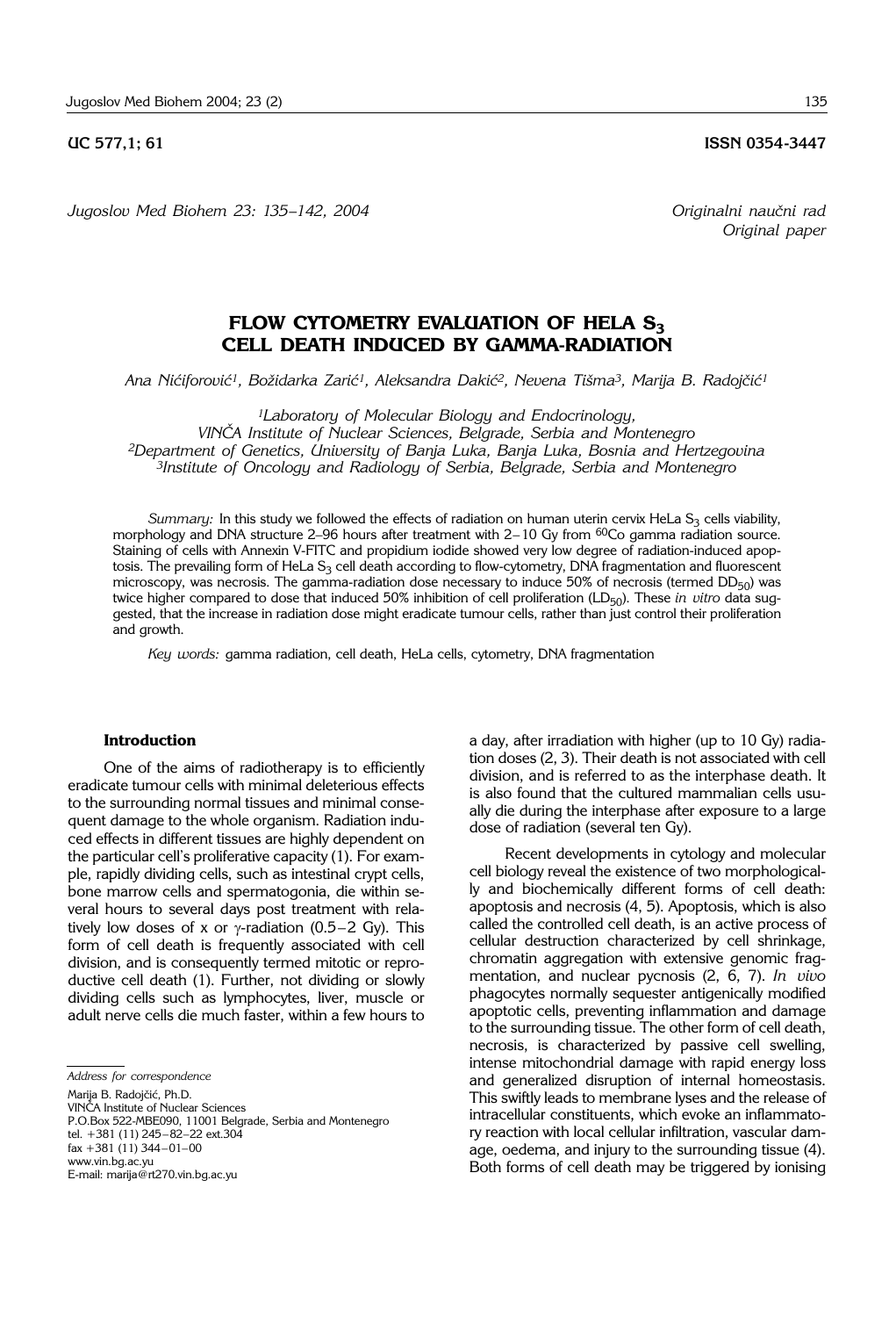radiation (8, 9). The relation between apoptosis and necrosis, as defined by cytologists and the reproductive and interphase death, examined by radiation biologists, is not simple. For example, irradiated intestinal crypt cells, thymocytes, lymphocytes and some carcinoma and lymphoid cell lines are susceptible to apoptosis. Apoptotic cells die in interphase, but can undergo secondary necrosis. The response to ionising radiation, depends on a number of factors such as the stage of differentiation, mutations in specific genes (such as p-53 and bcl-2) that will determine the ability of the target cells to enter apoptosis (8, 10, 11). For clinical purposes (*i.e.* erradiation of the tumour, but prevention of undesired inflammatory *sequelae*, radiation sickness and fibrosis), it is useful to investigate whether the cells of certain types are susceptible to apoptosis or necrosis, as well as to determine the time and dose dependence of the process.

In this paper we study <sup>60</sup>Co gamma-radiation induced cell death of HeLa  $S_3$  human uterine cervix epitheloid carcinoma cells, which is one of the most common gynaecological malignancies in the female population. The form of radiation-induced cell death is determined according to cytological, biochemical and morphology criteria, as well as its time course and the radiation dose that kills 50% of cells  $(DD_{50})$ .

#### **Material and Methods**

#### *Chemicals and Cell lines*

Ham's F-12 medium, foetal calf serum, glutamine, antibiotics and other cell supplies were obtained from Sigma Aldrich Chemie GmbH, Germany. Cell culture bottles and other sterile dishes were purchased from Nunk, Danmark. Annexin V-FITC kit was obtained from Travigen Inc., Gaithersburg, MD, USA. Human uterine cervix epitheloid carcinoma cell line HeLa  $S_3$  (CCL-2.2) was purchased from American Type Culture Collection, Rockville, MD (12). Cells were grown as monolayers in 25 cm2 culture bottles supplied with 5.5 mL of Ham's F-12 medium containing 15% foetal calf serum, 2 mmol/L glutamine, penicillin (25 IU/mL) and streptomycin (25  $\mu$ g/mL) at 37 °C under 5%  $CO<sub>2</sub>$  atmosphere.

### *Analysis of cell growth*

For analysis of cell growth and spontaneous cell death in culture, cells were seeded at a density of  $16 \times$ 103 cells/cm2. Cell growth, viability and morphology were followed for 8 consecutive days, by trypan blue (TBE) assay. Cells were counted at 320× magnification using Neubauer haemocytometer and Leitz-Wetzlar Orthoplan microscope. The confluence was reached on the 8th day at *cca* 170 × 103 cells/cm2. Cell viability was determined as % of cells that excluded trypan blue stain.

#### *Cell Irradiation*

Cells (*cca* 105 per cm2) were irradiated with gamma-rays from a <sup>60</sup>Co source under the sterile conditions in the horizontal position at 37 °C. The irradiation dose was 2-, 5- or 10 Gy and the dose rate was 0.41 Gy/min, as determined by ionising chamber and Fricke dosimetry. The effects of irradiation on cell viability, morphology and genomic DNA structure were determined 2-, 24-, 48-,72- and 96 h after irradiation.

#### *Cell preparation*

Medium from each bottle was collected, cells were harvested by trypsinization (3 mL trypsine per bottle) and pooled with the medium. Cells were washed twice in PBS and pelleted at 1500 rpm for 10 min at room temperature. Samples were used for trypan blue assay, flow cytometry, *in situ* DNA staining, or for electrophoretical analysis of purified genomic DNA.

# *Flow cytometry and In situ fluorescent microscopy*

Approximately 10<sup>5</sup> cells of each sample were mixed with 100 mL of Annexin V-FITC reagent (containing  $5 \mu L/mL$  Annexin V-FITC and  $5 \mu q/mL$  propidium iodide), mixed and incubated at room temperature for 15 minutes in dark and then diluted with 400 uL of binding buffer. In order to detect radiation-induced cell death multiparameter measurement of the cell sample was performed using a Becton-Dickinson FACScan flow cytometer with 488 nm, 15 mW argonion laser. Forward and side light scattering and staininduced fluorescence at two different wavelengths (530 nm, green and 640 nm, red) were simultaneously measured from each cell. The forward scatter (FSC) signal is proportional to the cell size, whereas the side scatter (SSC) signal is proportional to cellular granularity. Using these two parameters it was possible to discriminate HeLa cells from cell debri for data acquisition. Staining of the cells with Annexin V-FITC (Annexin) permitted identification of cells in early apoptosis, while staining of the cells with Annexin and propidium iodide (PI) permitted quantification of cells in the late apoptosis and necrosis. Data were acquired immediately after staining by analysing about 20,000 cells/sample. The data were further processed by Becton Dickinson LYSIS II software.

For *in situ* DNA staining and fluorescent microscopy, cells were stained with 0.62 mmol/L propidium iodide and 0.33 mmol/L spermin tetrachloride and incubated for 5 minutes in dark. Stained cells in several optical fields were analysed and photographed at 400× magnification using Reichert Zetopan fluorescence microscope as already described (13).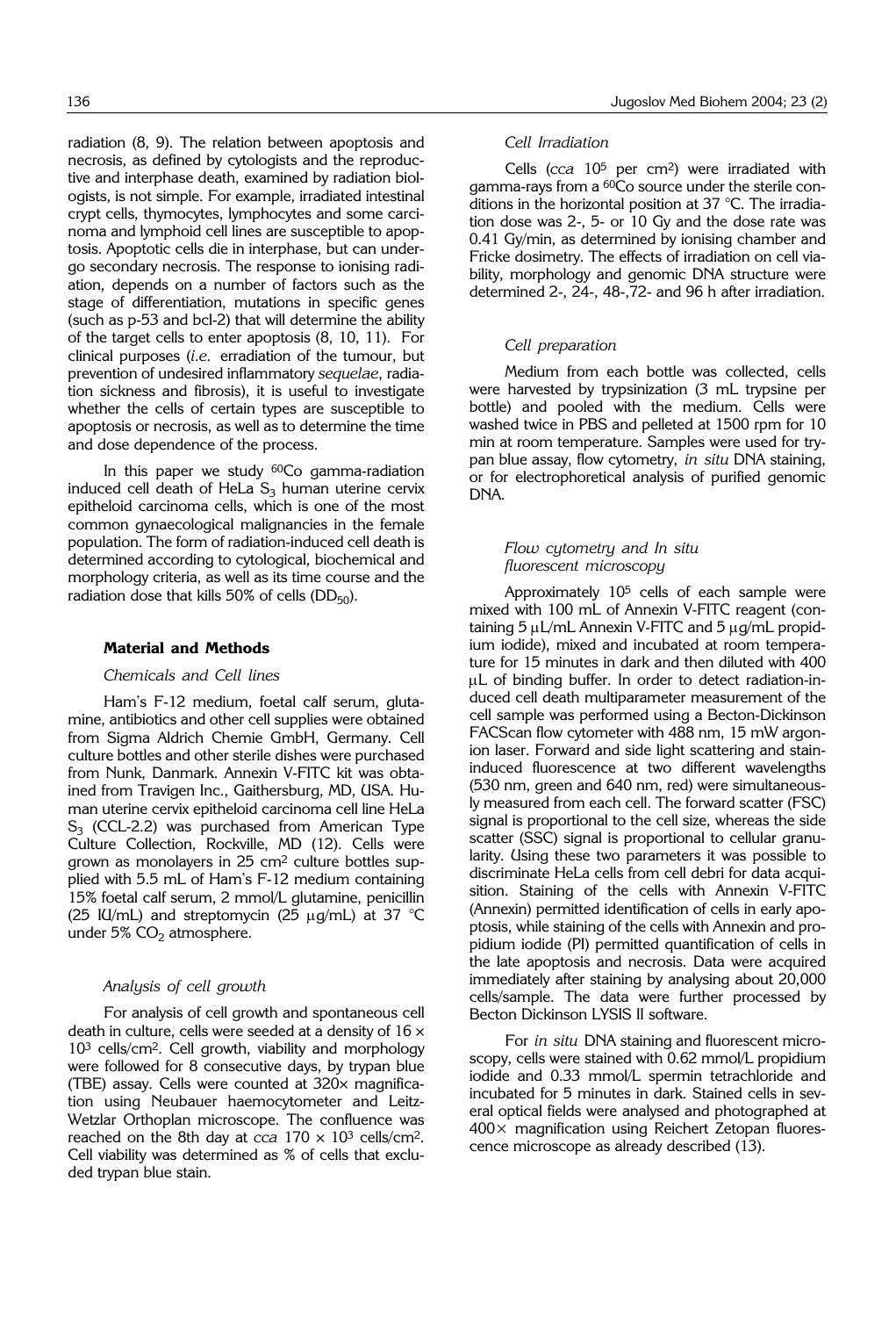#### *DNA fragmentation assay*

Cells were incubated in one volume of digestion buffer for 2 h at 50 °C, followed by the addition of proteinase K and digestion was continued overnight. DNA was deproteinised using the phenol/chloroform/isoamil-alcohol reagent, for three times. The aqueous layer was transferred to a new tube and precipitated with one volume of isopropanol and 1/10 volume of ammonium acetate overnight at 4 °C. The DNA pellet was washed three times with ice-cold 95% ethanol and dried at room temperature. The final DNA pellet was  $resuspended$  in 20  $\mu$ L TE buffer and the concentration of DNA was determined spectrophotometrically. Electrophoresis of  $4-10$  ug of each DNA sample, was carried out for 90 min at 50 V at 4 °C on 2% agarose gel containing  $0.1 \mu g/mL$  ethidium bromide. Gels were photographed under UV transillumination using Polaroid 667 film or GelDoc apparatus.

## **Results**

## *Analysis of cell growth and spontaneous cell death in culture*

HeLa  $S_3$  cell growth and spontaneous cell death in culture were determined for the same time intervals and at the same cell densities that were subsequently used in cell irradiation experiments (cca  $10^4 - 2 \times 10^5$ cells/cm2). Cell growth, viability and morphology were monitored for 8 consecutive days and the results are shown in *Figure 1*. Several days post plating were necessary to reach the log phase of cell growth, which occurred between 4th and 8th day of cell growth. The confluence was reached on the 8th day post plating, at the cell density of cca  $170 \times 10^3$  cells/cm<sup>2</sup>. Further incubation led to the decrease in cell number (not shown). The analysis of morphological features of HeLa  $S_3$  cells by TB assay showed that approximately 5-10% of all cells were TB positive at all cellular densities. The similar result was obtained by propidium iodide (PI) staining, which is excluded from the cells with intact plasma membranes (14). The TB positive cells are either in the late stage of apoptosis or die by necrosis, according to morphological criteria.

To distinguish between those two possibilities, we analysed the fragmentation pattern of cellular DNA for days 5, 6, 7 and 8 post plating on 2% agarose gel (*Figure 2*). Fragmentation of HeLa  $S<sub>3</sub>$  cell DNA to a high molecular size (≥8 Kb) was visible at all time points analysed, but the internucleosomal ladder was not seen. The apoptotic process in epithelial cells may not always be followed by internucleosomal fragmentation, but rather with the appearance of large DNA fragments (15). However, a slight DNA smear containing DNA fragments with molecular sizes of cca  $0.1-8$ Kb was evident on the days 7 and 8, and it may indicate the process of necrosis which occurred with prolonged incubation in culture (8).







Figure 2. Agarose gel electrophoresis of DNA from HeLa S3 cells cultured for different times. Lane S: DNA standard molecular size markers, lanes 5-8: DNA extracted from cells maintained in culture for 5, 6, 7 and 8 days, respectively.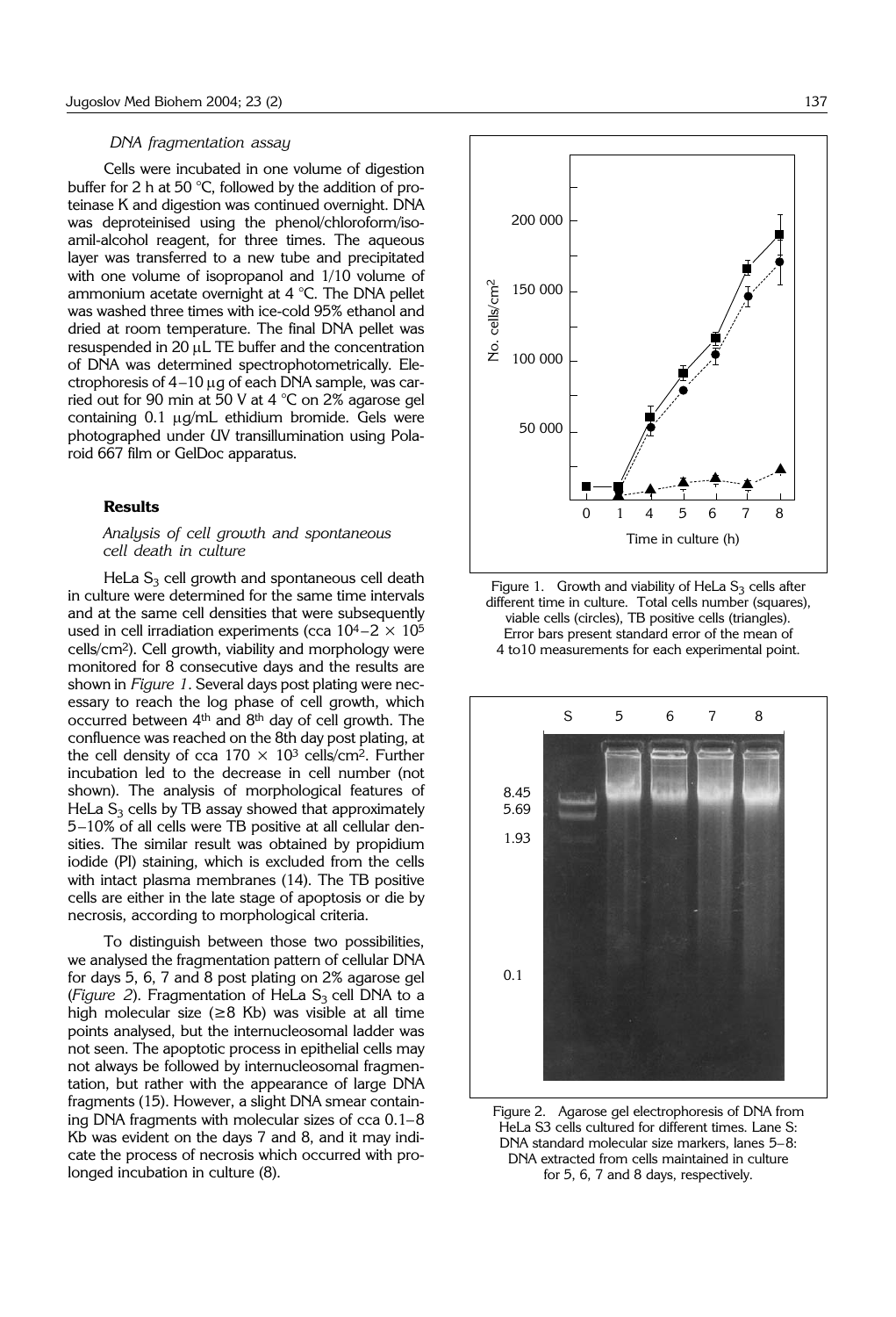# *Radiation*-*induced cell death analysis by flow cytometry*

The effects of <sup>60</sup>Co gamma-irradiation on HeLa  $S<sub>3</sub>$  cell viability, morphology and genomic DNA structure were followed 2-, 24-, 48-, 72- and 96 h after irradiation with 2-, 5- and 10 Gy. Multiparameter measurements of the cell samples stained with Annexin V-FITC and propidium iodide were performed using a Becton-Dickinson FACScan flow cytometer. The typical cytometric result is presented as in *Figure 3*, which shows the scatter-plots of the control and 10 Gy irradiated HeLa S3 cells stained with Annexin V-FITC and PI. The number of dots in each quadrant represent cells in different states e.g. (a) viable cells, (b) cells in early apoptosis, (c) cells in late apoptosis or necrotic cells, and (d) necrotic cells and cell aggregates.

The cytometric data obtained from 20,000 cells of each 60Co gamma-irradiated cell sample were processed by Becton Dickinson LYSIS II software and by Origin 6.1 software. The results of evaluation of cells in different states, such as (a) viable cells, (b) cells in early apoptosis, (c) cells in late apoptosis or necrotic cells, are presented in *Table I* (*a*–*c*) and *Figure 4* (*a*– *f*). Six to eight measurements was performed for each experimental point.

As it may be observed from *Table I*-*a* and *Figure 4 a -c*, cell viability of the control samples which was

usually 90-95%, decreased with the increase in the radiation dose and with the period of culturing. Thus, 24-48 h after irradiation, the decrease of viability was  $cca$  1-4%, and after 72h the viability dropped by  $cca$ 25%, *i.e.* only cca 43% of the cells were viable 72h after 10 Gy irradiation.

The 60Co gamma-irradiation also induced changes in integrity of  $HeLaS<sub>3</sub>$  cell membrane as well as in the cell morphology. With the increase in the radiation dose (*Table I*-*b*), the percentage of cells in the state of early apoptosis increased for cca 1% during the first day post-treatment. The highest increase in the number of apoptotic cells was observed 48h after irradiation with 5 Gy, when *cca.* 3 % of cells were affected.

The increase in number of PI positive cells in late apoptosis or necrosis, was also observed with increase in the radiation dose (*Table I*-*c, Figure 4 d*-*f*). However, during the first 2 h and 24 h post-treatment this increase was not markedly pronounced i.e. only  $1-2$  % of the cells were affected. After 72 h post-treatment, the number of necrotic cells was markedly increased, namely cca. 24–34 % of PI positive cells over the control, was observed at the dose of 5–10 Gy.

The *in situ* PI staining of irradiated cells showed the presence of still viable cells (*Figure 5*-*a*) which excluded the dye, due to intact plasma membrane. Some cells showed morphological features typical of

| a. Viable cells               |                  |                  |                  |                  |                  |
|-------------------------------|------------------|------------------|------------------|------------------|------------------|
|                               | % after 2 h      | % after 24 h     | % after 48 h     | % after 72 h     | % after 96 h     |
| Control                       | $93.09 \pm 0.84$ | $92.97 \pm 0.51$ | $92.81 \pm 1.17$ | $82.73 \pm 1.75$ | $72.26 \pm 5.87$ |
| 2 <sub>Q</sub>                | $94.66 \pm 0.93$ | $92.35 \pm 1.11$ | $89.31 \pm 2.20$ | $71.94 \pm 5.99$ | $65.88 \pm 0.58$ |
| 5 Gy                          | $95.00 \pm 0.80$ | $91.57 \pm 1.90$ | $88.09 \pm 1.81$ | $61.79 \pm 5.59$ | $49.05 \pm 0.78$ |
| $10 \,\mathrm{Gy}$            | $93.58 \pm 0.72$ | $93.15 \pm 0.80$ | $86.99 \pm 2.45$ | $56.94 \pm 7.02$ | $26.69 \pm 7.10$ |
| b. Early apoptosis            |                  |                  |                  |                  |                  |
|                               | % after 2 h      | % after 24 h     | % after 48 h     | % after 72 h     | % after 96 h     |
| Control                       | $1.67 \pm 0.17$  | $1.93 \pm 0.19$  | $1.25 \pm 0.27$  | $1.68 \pm 0.42$  | $1.56 \pm 0.90$  |
| 2 <sub>Y</sub>                | $1.86 \pm 0.33$  | $2.08 \pm 0.33$  | $3.03 \pm 0.83$  | $1.69 \pm 0.34$  | $0.88 \pm 0.15$  |
| 5 Gy                          | $1.29 \pm 0.14$  | $2.51 \pm 0.63$  | $3.17 \pm 0.80$  | $2.84 \pm 1.40$  | $1.30 \pm 0.16$  |
| $10 \,\mathrm{Gy}$            | $1.72 \pm 0.29$  | $2.70 \pm 0.42$  | $2.26 \pm 0.69$  | $2.50 \pm 0.66$  | $1.52 \pm 0.51$  |
| c. Late apoptosis or necrosis |                  |                  |                  |                  |                  |
|                               | % after 2 h      | % after 24 h     | % after 48 h     | % after 72 h     | % after 96 h     |
| Control                       | $4.38 \pm 0.75$  | $4.82 \pm 0.47$  | $4.78 \pm 0.49$  | $15.93 \pm 1.90$ | $27.08 \pm 6.05$ |
| 2 <sub>Q</sub>                | $3.49 \pm 0.63$  | $5.18 \pm 0.92$  | $5.92 \pm 0.50$  | $21.07 \pm 3.23$ | $33.24 \pm 0.56$ |
| 5 Gy                          | $3.81 \pm 0.64$  | $5.91 \pm 1.56$  | $8.61 \pm 2.00$  | $40.01 \pm 1.48$ | $49.65 \pm 0.72$ |
| $10 \,\mathrm{Gy}$            | $4.84 \pm 1.06$  | $4.44 \pm 0.85$  | $10.41 \pm 2.51$ | $50.51 \pm 2.21$ | $71.79 \pm 6.61$ |

Table I Flow cytometry distribution of HeLa  $S_3$  cells after <sup>60</sup>Co gamma-irradiation calculated as means  $\pm$  S.E.M of 6-8 samples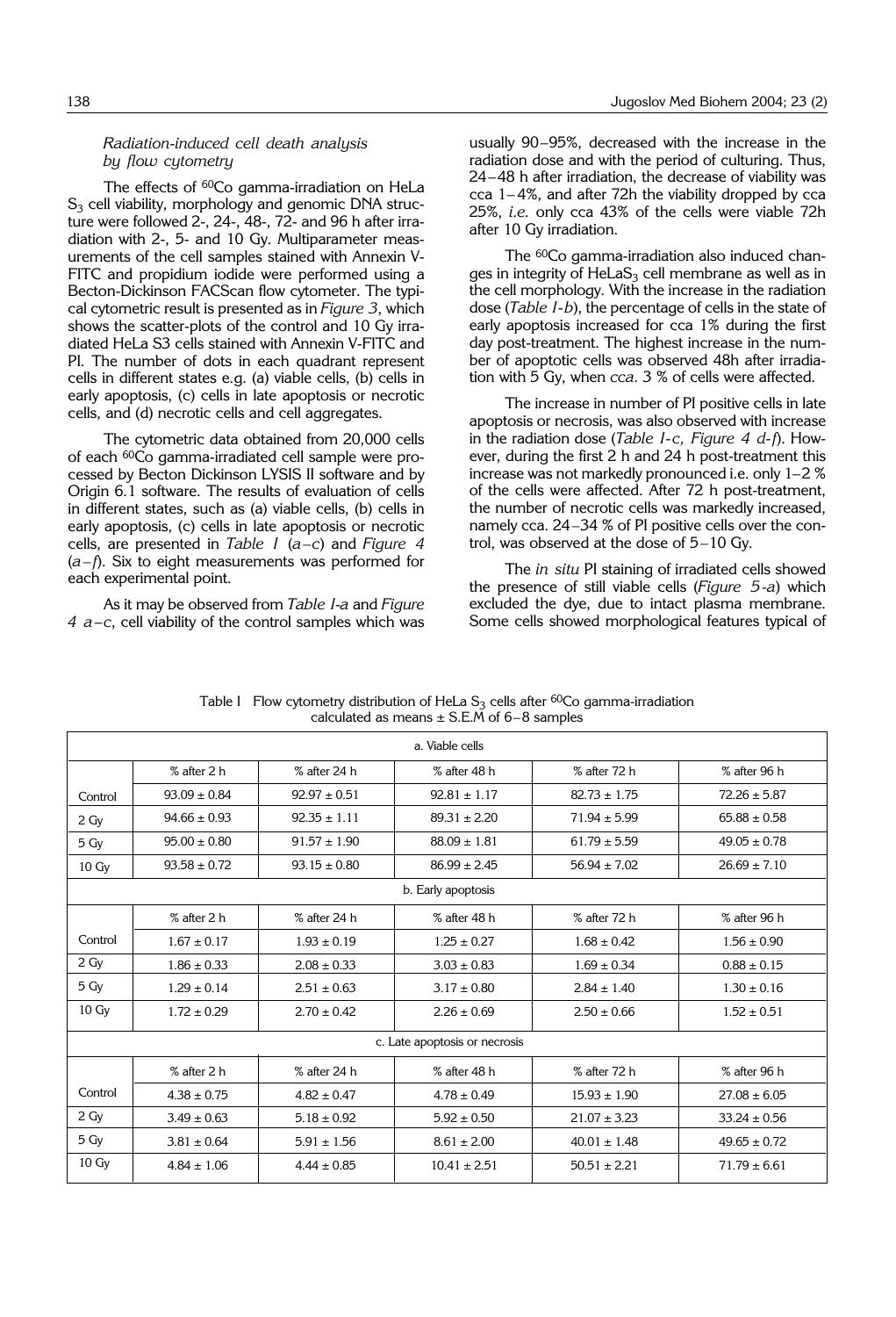

Figure 3. Flow cytometry scatter-plots of the control and  ${}^{60}$ Co g-irradiated HeLa S<sub>3</sub> cells. The dots in quadrants represent: (a) viable cells, (b) cells in early apoptosis, (c) cells in late apoptosis or necrotic cells, and (d) necrotic cells and cell aggregates.



Figure 4. Time course of percent changes in HeLa  $S_3$ cell viability and death after  $60Co$  g-irradiation. Viable cells (upper panel), or late apoptotic/necrotic cells (lower panel). The control samples in all panels are presented with squares and full line; samples irradiated with 2 Gy are presented with circles and dotted line (a and d); 5 Gy (triangles, and dotted lines, b and e); 10 Gy (diamonds, and dotted line, c and f). Error bars represent standard error of the mean of 6 to 8 measurements for each experimental point.



Figure 5. Fluoromicrographs of HeLa S3 cells stained in situ with propidium iodide after  ${}^{60}Co$  g-irradiation. Viable cells (a), apoptotic cells (b, c), necrotic cells (d, e), and cell agglomerates (f).

apoptosis, such as cell membrane blabbing and fragmentation of DNA to apoptotic bodies (*Figure 5*-*b,* and *5*-*c*). However, some cell morphology patterns resembled cell necrosis i.e. swelled cytoplasma, ruptured membranes etc. (*Figure 5*-*d* and *5*-*e*). In some cases cell aggregates were observed, resembling structures described as mitotic catastrophe (16).

### *Electrophoretic analysis of purified genomic DNA from irradiated cells*

The genomic DNA from control and irradiated samples, including attached and floating cells, was analysed on  $2\%$  agarose gel containing  $0.1 \mu g/mL$ ethidium bromide. As it may be observed in *Figure 6* the initial fragmentation of HeLa  $S<sub>3</sub>$  cell DNA to a high molecular size band ( $\geq 8$  Kb) was visible in the control samples, and its intensity gradually increased with the time in culture  $(2-96$  h, lanes 0). The fragmentation was similar as the one observed in the HeLa  $S_3$  cell growth curve study (*Figure 2*), and in the case of 96 h sample, further degradation was also observed. In the case of irradiated samples the fragmentation of HeLa  $S_3$  cell DNA to a high molecular size band ( $\geq 8$  Kb) was more pronounced even after 2h and smaller fragments (< 1 Kb) appeared. Their intensity increased with the dose  $(2-10 \text{ Gy})$ , and was the most pronounced 72h after irradiation. However, the most interesting result was obtained 96 hours post irradiation, when, the large  $\geq$  8 Kb DNA fragment was further degraded to cca 1.5 Kb and cca 0.7 Kb fragments. It correlated well with the highest percent of dead cells obtained by cytometry (*Table I*-*c*).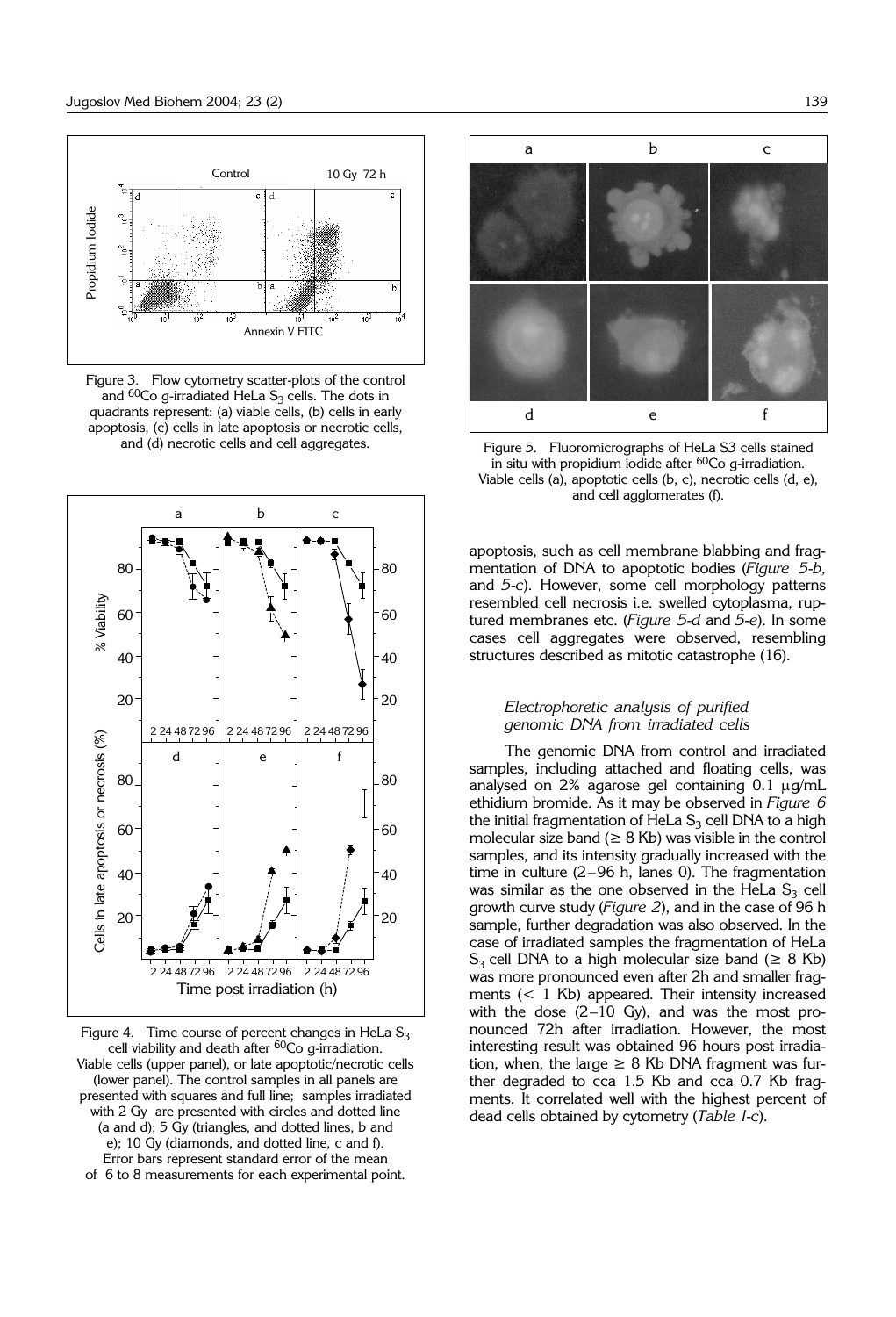#### **Discussion**





Epitheloid carcinoma of uterine cervix is one of the most frequent malignancies in human population (17, 18). It is usually treated surgically in combination with subsequent radiation therapy with the aim to achieve complete eradication of the tumour (19, 20). It is well established that ionising radiation causes complex chemical and biological changes within the irradiated cell, with the final result that is highly dependent on the radiation dose applied. Thus, the irradiation with clinically relevant doses may lead to either mitotic inactivation, rendering cells incapable of further divisions (1), or may cause the actual cell death either by apoptosis or necrosis  $(8-10)$ . While the cell proliferative arrest may enable tumour size control, the more preferable outcome of radiation therapy is actual cell death and complete eradication of the tumour. In addition to that, apoptosis is more favourable form of cell death, as massive necrosis may give rise to undesired post irradiation sickness and tissue fibrosis. Consequently, it is of clinical interest to know the number of tumour cells actually killed at each radiation dose and the form of cell death induced under the chosen set of conditions.

In this paper, we have quantified and classified spontaneous and <sup>60</sup>Co radiation-induced death of HeLa  $S<sub>3</sub>$  cells derived from human uterine cervix epitheloid carcinoma. The growth curve of HeLa  $S_3$  cells shows sigmoid-like shape, with the population doubling time about 24 h, in accordance with the data previously reported by Altman (1). The culture reache confluence at the density of  $180 \times 10^3$  cells/cm<sup>2</sup>, which is close to the plateau density reported for the original HeLa cell clone by Freshney (21). The viability of HeLa  $S_3$  cells is cca 83–93 % for the log phase of growth, and 72% for the plateau region, which is somewhat below the values reported by the ATTC pro-

ducer (12). Also, the number of propidium iodide (PI) positive HeLa  $S_3$  cells increase from 5% to *cca* 25 % with the culturing time, indicating that certain number of cells was dying spontaneously *in vitro*. The respective profile of the genomic DNA, reveals that initial DNA fragmentation to a high molecular size ( $\geq 8$  Kb) occurrs on days  $5-8$  post plating. According to the literature, the formation of 300 kb DNA fragments (corresponding to chromatin rosettes) and the rapid cleavage of these fragments into 50 kb solenoid fragments (corresponding to chromatin loops), may be among the earliest events in the apoptotic process (15, 22). Further degradation of these fragments into smaller oligonucleosomal fragments is not considered to be essential for the apoptotic process (15, 22). Under some other conditions, such as cell starvation, or treatment by antitumour drugs, internucleosomal ladder is also seen in HeLa cells (22). Under our experimental conditions the DNA fragment  $\geq 8$  Kb is not further degraded with time, and does not show internucleosomal ladder. Instead, a smear like pattern is observed, along with the concomitant slight decrease in cell viability. Taken together these observations show a slight cell culture deterioration with time and the DNA smear is taken as an indication of secondary necrosis (8, 22).

Bearing in mind the results of the cell growth experiment, all cell irradiation experiments are performed starting with cell density of  $cca 5 \times 10^4$  cells/cm<sup>2</sup>. Cells are irradiated with  $2-10$  Gy from  $60$ Co-source at the dose rate of 0.41 Gy/min. The dose range is chosen based on the local tumour control dose for squamous cell carcinoma, which is reported to be  $60-70$ Gy and which tends to be administered in 2 Gy portions (23). The irradiated HeLa  $S_3$  cell cultures is followed for four consecutive days i.e. through approximately three proliferation cycles. The data obtained by the flow-cytometric analysis of 20,000 cells/sample of 60Co-irradiated HeLaS3 show significant decrease in cell viability both with the increase in radiation dose and with the incubation time. In overall, the process seems rather slow, and the maximum of *cca* 25-45% of radiation-induced cell death is observed with the doses of 5 Gy and 10 Gy after 72h and 96 h. The number of Annexin-positive/PI-negative cells, i.e. cells in early apoptosis, is rather low at all time points studied, and reaches maximum of 3% two days after irradiation with doses of  $2-5$  Gy. However,  $35\%$  to  $45\%$  of cells irradiated with 10 Gy are found in the flow cytometry quadrant corresponding to the late apoptosis and/or necrosis. The genomic DNA analysis of the samples indicates that the initial DNA fragmentation to band(s)  $\geq$  8 Kb which is dominant during the first two days post irradiation, is followed by a pronounced degradation through a smear like pattern of DNA fragments of the size range  $0.1-1$  Kb. The process is even more pronounced 96h after irradiation, when the  $\geq 8$  Kb DNA fragment is further degraded through a smear like pattern, giving rise to two other DNA bands at cca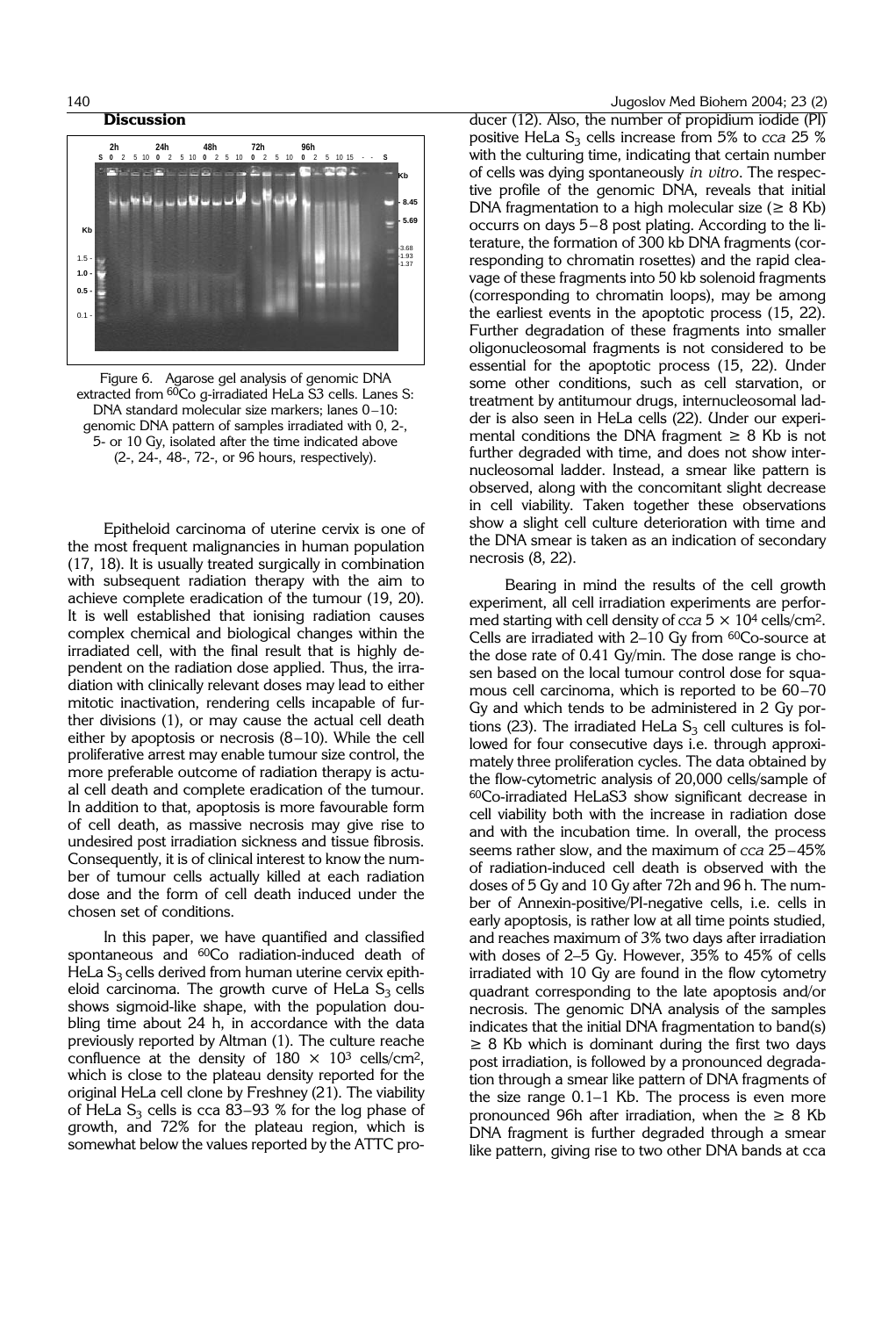1 Kb and 3 Kb. The fluorescent microscopy of PI stained cells indicate that the most frequent morphological feature of stained cells is swelling, membrane lyses and the release of intracellular constituents.

Taken together, the flow cytometry data, the analysis of genomic DNA, and fluorescent microscopy of PI stained HeLa  $S_3$  cells, suggest that the prevailing form of <sup>60</sup>Co radiation-induced cell death is necrosis. It occurres after 72–96 h in 50% of cells irradiated with the radiation dose of *cca* 7 Gy. The results of genomic DNA fragmentation and of HeLa cells morphology, are in quantitative agreement with the results of Bernhard (24), with the exception of the cell death form. In our study we use Annexin staining to distinguish the early apoptotic process, from the late apoptosis and necrosis. Only about 3% of apoptotic cells are detected, indicating that under certain conditions HeLa cells may still undergo apoptosis. Such conditions are starvation (22), or low-dose and low-dose-rate irradiation (25, 26). Thus, dependent on the conditions, irradiated HeLa  $S_3$  cells die by either of the two processes, like reported for 9 other cervical carcinoma cell lines by Sheridan (27). The observation may be explained with the fact that some HeLa cells express human papilloma virus E6 protein known to cause p53 degradation, which may compromise radiation induced apoptotic response (28).

It is of importance to note that gamma-radiation dose which killed 50% of irradiated cells (defined as death dose 50%,  $DD_{50}$ ) was at least twice higher compared to the dose that inhibits proliferation in 50% of cells (LD<sub>50</sub>) and which is 1.75 Gy to 3 Gy (29-31). Our *in vitro* data suggest, that the increase in radiation dose may eradicate tumour cells, rather than just control their proliferation and growth.

*Acknowledgment.* The research presented in this paper is financially supported by the Ministry of Science, Technologies and Development of Republic of Serbia, Grant No. BOI-1953.

# CITOMETRIJSKA ANALIZA SMRTI HELA S<sub>3</sub> ĆELIJA INDUKOVANE GAMA ZRAČENJEM

Ana Nićiforović<sup>1</sup>, Božidarka Zarić<sup>1</sup>, Aleksandra Dakić<sup>2</sup>, Nevena Tišma<sup>3</sup>, Marija B. Radojčić<sup>1</sup>

*1Laboratorija za molekularnu biologiju i endokrinologiju, Institut za nuklearne nauke VIN^A, Beograd, Serbija i Crna Gora 2Odeljenje za genetiku, Univerzitet u Banja Luci, Banja Luka, Bosna i Hercegovina 3Institut za onkologiju i radiologiju Serbije, Beograd, Serbija i Crna Gora*

*Kratak sadržaj: Praćene su promene u vijabilnosti, morfološkim karakteristikama i DNK strukturi HeLa S<sub>3</sub>* ćelija karcinoma cerviksa humanog uterusa, 2-96 časova nakon ozračivanja dozama od 2-10 Gy iz <sup>60</sup>Co izvora gama zračenja. Bojenje ćelija Aneksin V-FITC-om i propidijum jodidom pokazalo je veoma nizak nivo apoptoze indukovane zračenjem. Dominantna forma smrti HeLa S<sub>3</sub> ćelija po rezultatima citometrije, morfološkim karakteristikama i načinu fragmentacije DNK, bila je nekroza. Doza gama zračenja koja izaziva ćelijsku smrt kod 50% ćelija posmatrane populacije (označena kao DD<sub>50</sub>) bila je dva puta veća od doze zračenja koja inhibira deobu kod 50% ćelija (označena kao LD<sub>50</sub>). Ovi in vitro podaci pokazuju da povećanje doze zračenja može ubiti maligne ćelije, a ne samo kontrolisati njihov rast.

Ključne reči: gama zračenje, ćelijska smrt, HeLa ćelije, citometrija, fragmentacija DNK

### **References**

- 1. Altman KI, Gerber GB, Okada S. eds. Radiation Biochemistry: Radiation-induced Death. New York: Academic Press, 1970: 247-307.
- 2. Crompton NEA. Programmed Cellular Response in Radiation Oncology. Acta Oncol 1998; 37 Suppl 11: 1-49.
- 3. Ross GM. Induction of cell death by radiotherapy. Endocr Relat Cancer 1999; 6: 41-44.
- 4. Raffray M, Coheng M. Apoptosis and Necrosis in Toxicology. A Continuum or Distinct Modes of Cell Death? Pharmacol Ther 1997; 75: 159-77.
- 5. Kam PCA, Ferch NI. Apoptosis: mechanisms and clinical implications. Anaesthesia 2000; 55: 1081-93.
- 6. Kerr JFR, Wyllie AH, Currie AR. Apoptosis. a basic biological phenomenon with wide-ranging implications in tissue kinetics. Br J Cancer 1972; 26: 239-57.
- 7. Wyllie H. Glucocorticoid-induced thymocyte apoptosis is associated with endogenous endonuclease activation. Science 1980; 284: 555-6.
- 8. Szumiel I. Ionizing radiation-induced cell death. Int J Radiat Biol 1994; 66: 329-41.